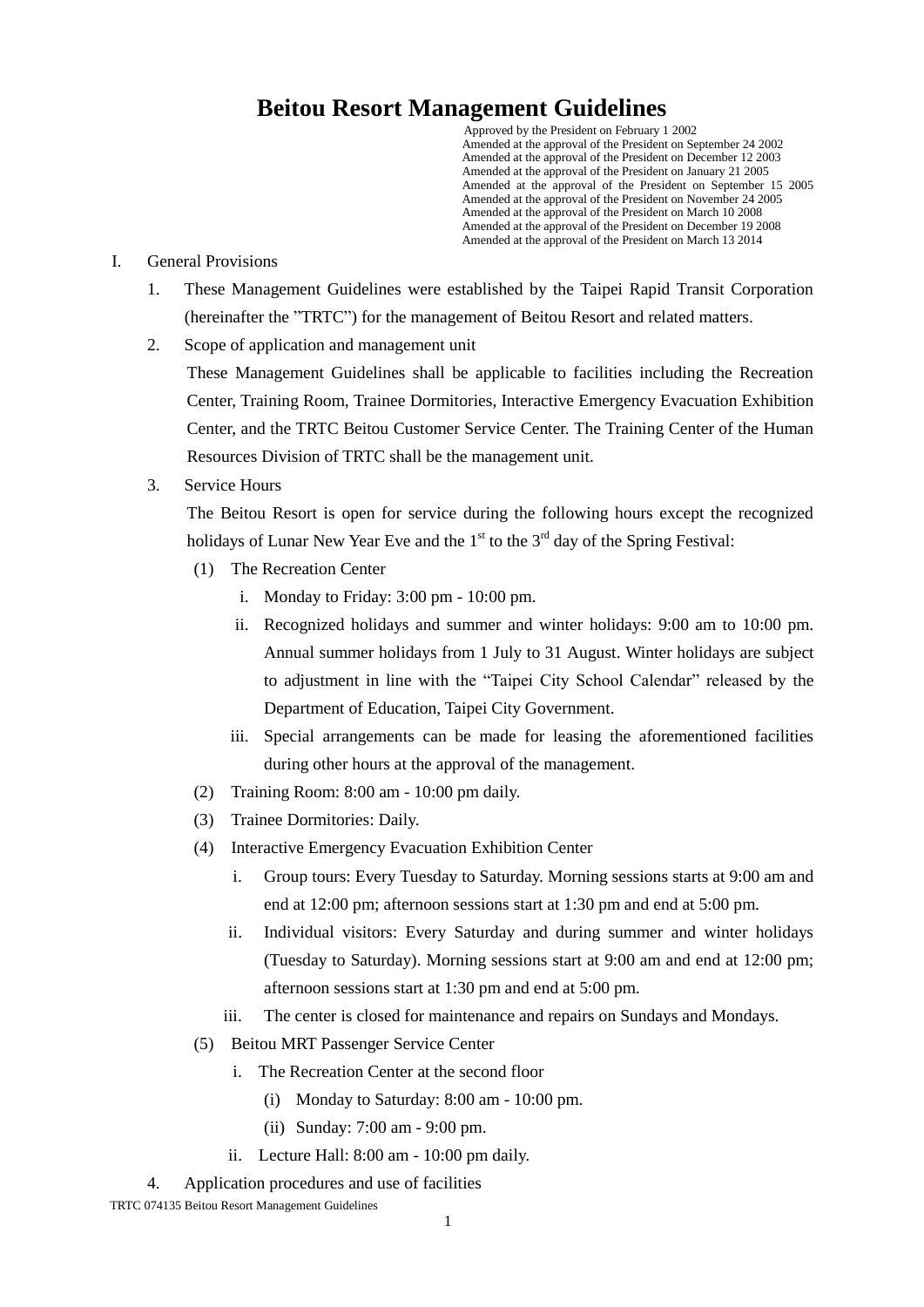- (1) Advance application or on-site ticket purchase.
- (2) Applications for use of the facilities should be made three days in advance by submitting a completed "Beitou Resort Rental Application Form" to the management.
- (3) The management reserves the right to approve the application. Upon approval, the user shall pay a deposit to complete the application process and to reserve the facilities. The management reserves the right to alter facility reservations before the user has successfully paid the deposit.
- (4) For long-term reservation of the basketball or badminton courts at the Recreation Center, users shall comply with the "Important Notice for Long-Term Reservations of the Basketball Court and Badminton Court at the Beitou Resort".
- (5) Groups intending to tour the TRTC Interactive Emergency Evacuation Exhibition Center are required to apply online through the Taipei e-service [\(www.e-services.taipei.gov.tw\)](http://www.e-services.taipei.gov.tw/) or complete the "TRTC Interactive Emergency Evacuation Exhibition Center Application Form" to apply for touring at least 3 working days before the scheduled visiting date. The management shall confirm the number of visitors in the group and the time of visit to arrange tickets.
- (6) The Recreation Center on the second floor of the TRTC Beitou Customer Service Center is reserved for the residents of Tauyuan Village at Beitou District and accepts applications in March, June, September, and December for facility reservations for the next quarter. Users must be residents of the Tauyuan Village in the Beitou District, and should apply by submitting a completed "Beitou Resort Location Rental Application Form" to the management.
- 5. Application for facilities and usage restrictions
	- (1) Facilities are not available for public service election campaigns.
	- (2) If the user is found to have deviated from the proposed reservation purpose of the facilities or in violation of This Guideline during usage of the facilities, the management may suspend all activities of said user and cancel the lease of the facilities without refund; users shall comply with the decision and not claim compensation.
	- (3) Posters, slogans or banners may be posted at designated locations on the site, if applicable. Users may not post any posters, slogans, or hoist banners at unauthorized locations and shall keep the facilities in working condition. Contents of promotions or advertisements may not defy administrative neutrality of civil servants or violate applicable laws.
- 6. Payment for using the facilities
	- (1) Fees for using the site
		- i. Users shall pay a fee for the use of the facilities in accordance with the rate stated in the "Fee Rate Table".
		- ii. The management may give a discount rate within its authority to any user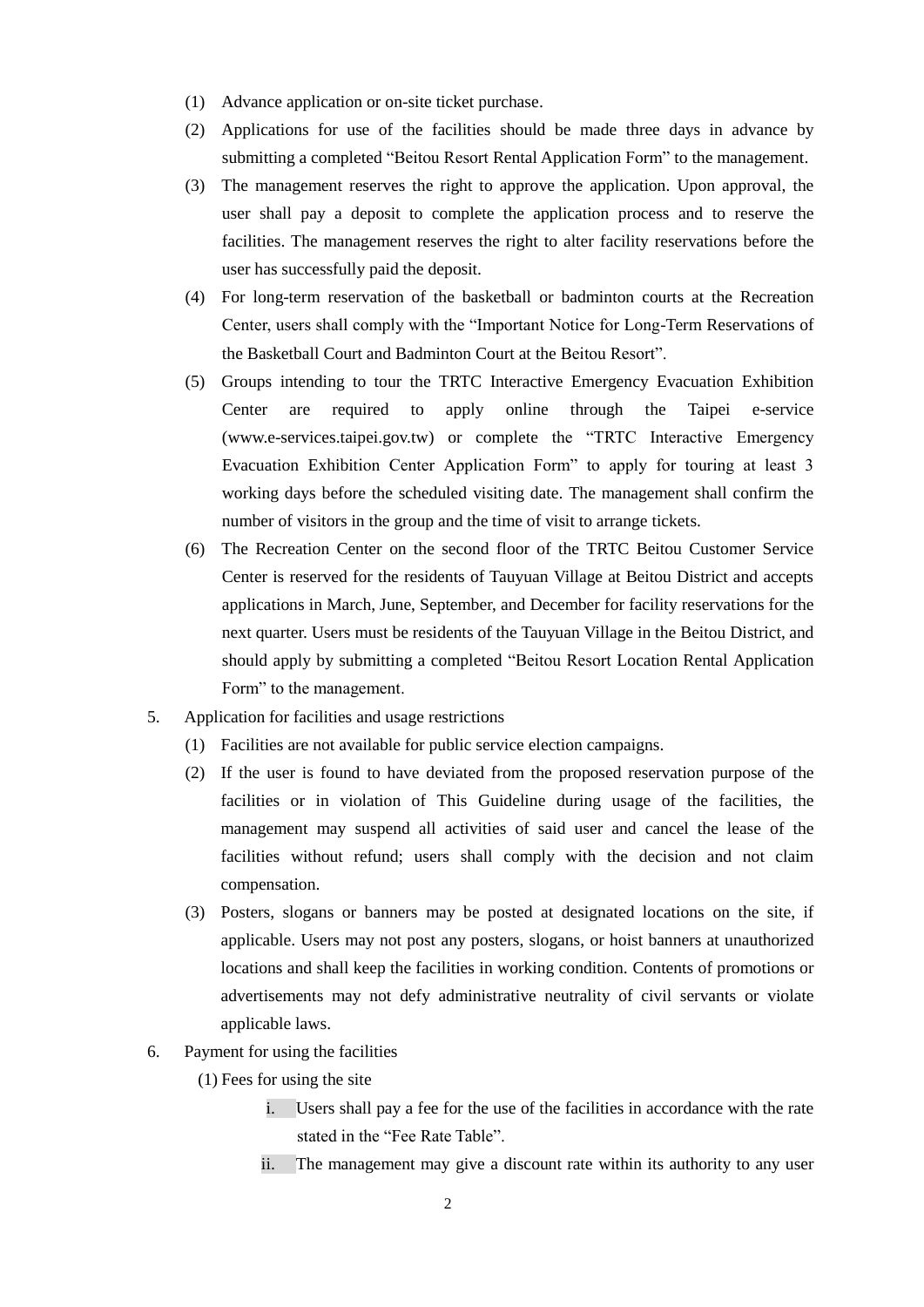who fulfill the following conditions:

- (i) Joint venture partners of the TRTC.
- (ii) Parties who have business relations with the TRTC or who have contributed to the TRTC.
- (iii) Social charity events.
- (iv) The transaction amount is significant.
- (v) Policy related activities of government institutions.
- (vi) Relevant industrial events and academic functions.
- (vii) Used by the TRTC for marketing activities.
- (viii) Any others approved by the TRTC through petition.

(2) Deposits

- i. All parties applying to use the facilities of the resort shall make a 30% deposit of the total fee within 5 days of the approval by the management.
- ii. Application procedures and reservations are only considered complete upon receipt of the deposit. The management reserves the right to make changes to applications if the user fails to make the deposit within the stipulated time.
- iii. No deposit is required for the reservation of the basketball court, badminton court, Interactive Emergency Evacuation Exhibition Center, the Recreation Center on the second floor of the TRTC Beitou Customer Service Center.
- (3) Usage fees for the facilities shall be settled in full before the usage date. Should the user fail to settle the fee before this date, the TRTC will forfeit the deposit unconditionally and cancel the reservation of the site.
- (4) If users are public service agencies, public schools, government-owned enterprises or parties subsidized by the aforementioned institutions, they may petition the management for deferred payment of the fees due to the lead-time for the drawdown of budgeted funds at the time of application.
- (5) For long-term reservations of the basketball or badminton courts of the Recreation Center, users shall pay the fee in compliance with the "Important Notice for Long-term Reservation of the Basketball Court and Badminton Court at Beitou Resort".
- (6) For groups applying to tour the Interactive Emergency Evacuation Exhibition Center, the management shall confirm the exact number of visitors in the group and the time of visit to arrange tickets for the group on the day of visit on the site.
- (7) Residents of the Tauyuan Village, Beitou District using the section in the Recreation Center on the second floor of the TRTC Beitou Tourist Service Center shall pay a fee to the management for the usage of the air-conditioning system calculated by consumption period.
- (8) The aforementioned payment shall be made directly to the management in cash or by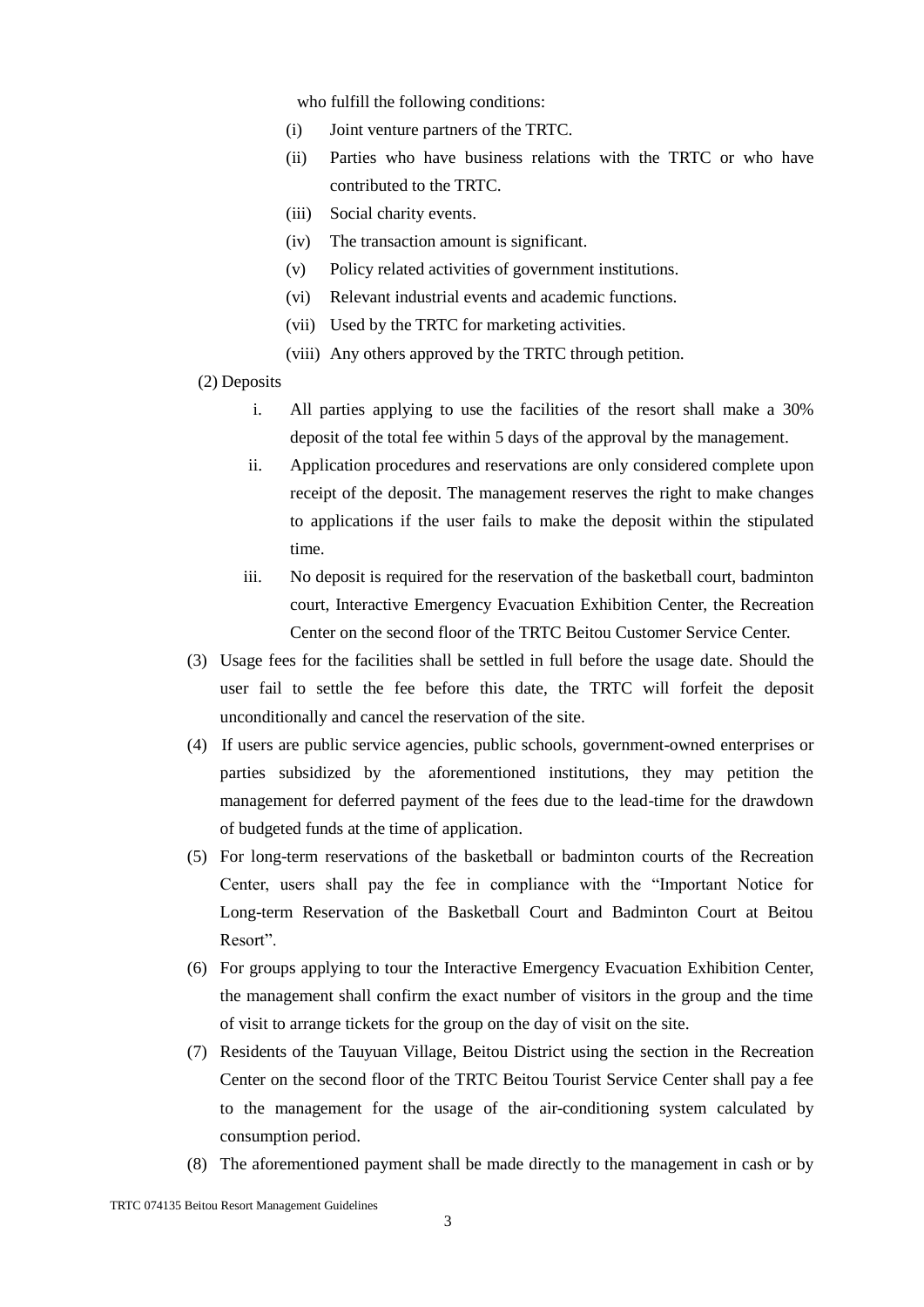T/T payable to the bank account bearing the title of "Taipei Rapid Transit Corporation" at Chengtung Branch of the Land Bank of Taiwan with A/C# 14000100260-7. After the remittance, the payment receipt should be sent to the management via facsimile.

- 7. Change in the reservation day and cancellation of reservation
	- (1) In the event of natural disasters or other forms of force majeure, or for reasons accountable to the TRTC, to the effect that reserved facilities become unavailable to the user's intended purpose, the user may apply to move the reservation to another date. If such a change is not possible, the TRTC shall refund the payment already effected bearing no interest. Users shall not disagree with such decision nor claim compensation.
	- (2) Users may apply to reduce the reserved duration or purpose of facility usage, pending approval of the TRTC in which case the TRTC shall withhold a portion of the deposit in line with the changes. The TRTC shall not confiscate the deposit if the changes caused no reduction of the fee for using the facilities.
	- (3) Users who cancel their reservations will lose their deposit. If the fee for using the facilities has been paid in full, the portion in excess of the deposit will be refunded.
	- (4) When altering the lease terms for long-term reservations of the basketball and badminton courts of the Recreation Center, users should comply with the "Important Notice for Long-term Reservation of the Basketball Court and Badminton Court at Beitou Resort".
	- (5) Groups applying to tour the Interactive Emergency Evacuation Exhibition Center shall confirm with the management for cancellations of existing reservations, and may cancel their reservations upon approval of the management.
- 8. When returning the equipment, facilities, devices or items, users must confirm to the management that they are in good working condition.
- II. The Recreation Center
	- 9. Membership IDs may only be used by their owners. Parties using borrowed or unauthorized IDs must pay the difference in entry price and a surcharge. The following types of membership IDs are available for application in accordance with the rules specified hereunder:
		- (1) Membership types

There are three types of membership IDs, namely, Priority Members, Preferred Members and Regular Members. They are applicable to the following people:

- i. Priority Members
	- (i) Residents of Tauyuan Village, Yide Village and Fengnian Village in the Beitou District of Taipei.
	- (ii) Seniors over the age of 65.
	- (iii) Physically and mentally impaired persons plus one guardian.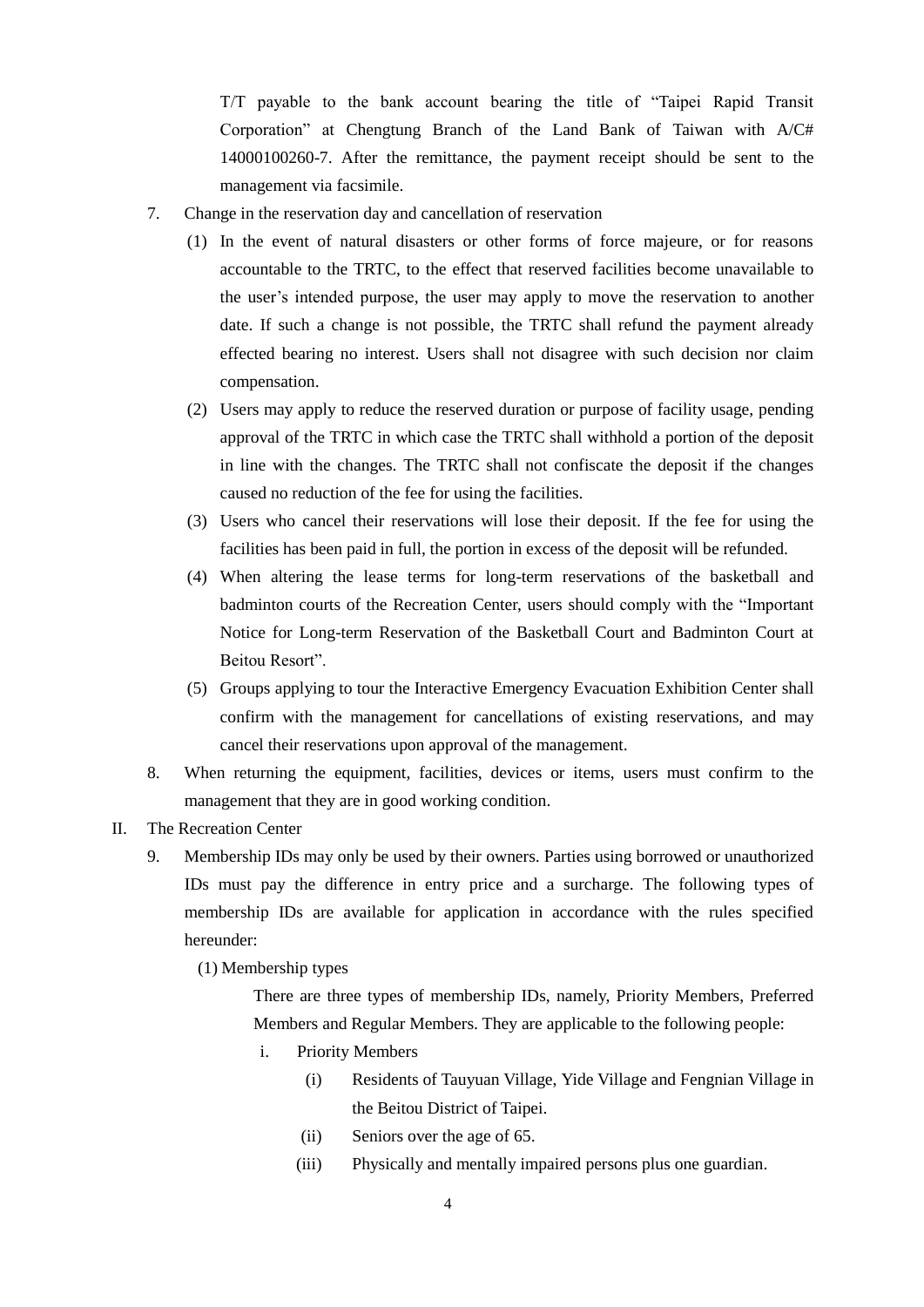- ii. Preferred Members
	- (i) Residents with domicile addresses in the Beitou District of Taipei.
	- (ii) Spouses and next of kin of employees of Taipei City Government agencies at all levels and schools in Taipei.
	- (iii) Taipei City Councilors and their assistants, Taipei City Council staff.
	- (iv) Regular Members may upgrade to Preferred status and enjoy the entitled privileges after paying an upgrade fee. The management shall set and announce the rate of the upgrading fees upon approval. The same procedure is applicable to any amendment thereto.
- iii. Regular Members

All members other than the aforementioned types of membership.

(2) Application Procedure

The public shall bring an original identification document with a photograph for application of membership. A photocopy of the identification document may be used if the applicant signs to confirm the photocopy is a "certified true copy" of the original identification document (the same rule applies to membership renewal). In addition, the applicant shall submit a 1 inch photograph, fill in relevant application documents and pay a processing fee subject to the approval and confirmation of membership of the management of the TRTC.

- (3) Employee ID
	- i. Employees of the TRTC and the Taipei City Government agencies at all levels, and volunteers recognized by government agencies (including auxiliary police and firemen) may apply for membership accounts and the barcode ID by presenting their employee ID issued by the employers.
	- ii. Employees of the TRTC and the DORTS, Transit Police, and the volunteers of the TRTC will be issued employee membership. All other personnel will be issued the Preferred Membership.
- (4) Employee families
	- i. Spouses and next of kin of the employees of the TRTC, the DORTS, and Transit Police shall present photocopies of the employee ID, photocopies of the front and back sides of their own ID cards, or identification documents for proof of family relationship, and one 1 inch photograph for application. They shall fill in an application and submit it to the management for approval and issuance of membership.
	- ii. Employee membership will be issued for the families of the employees.
- (5) Other regulations
	- i. Membership IDs are valid for one year. Membership processing or renewal fees are NT\$200. No refund for membership unless the member did not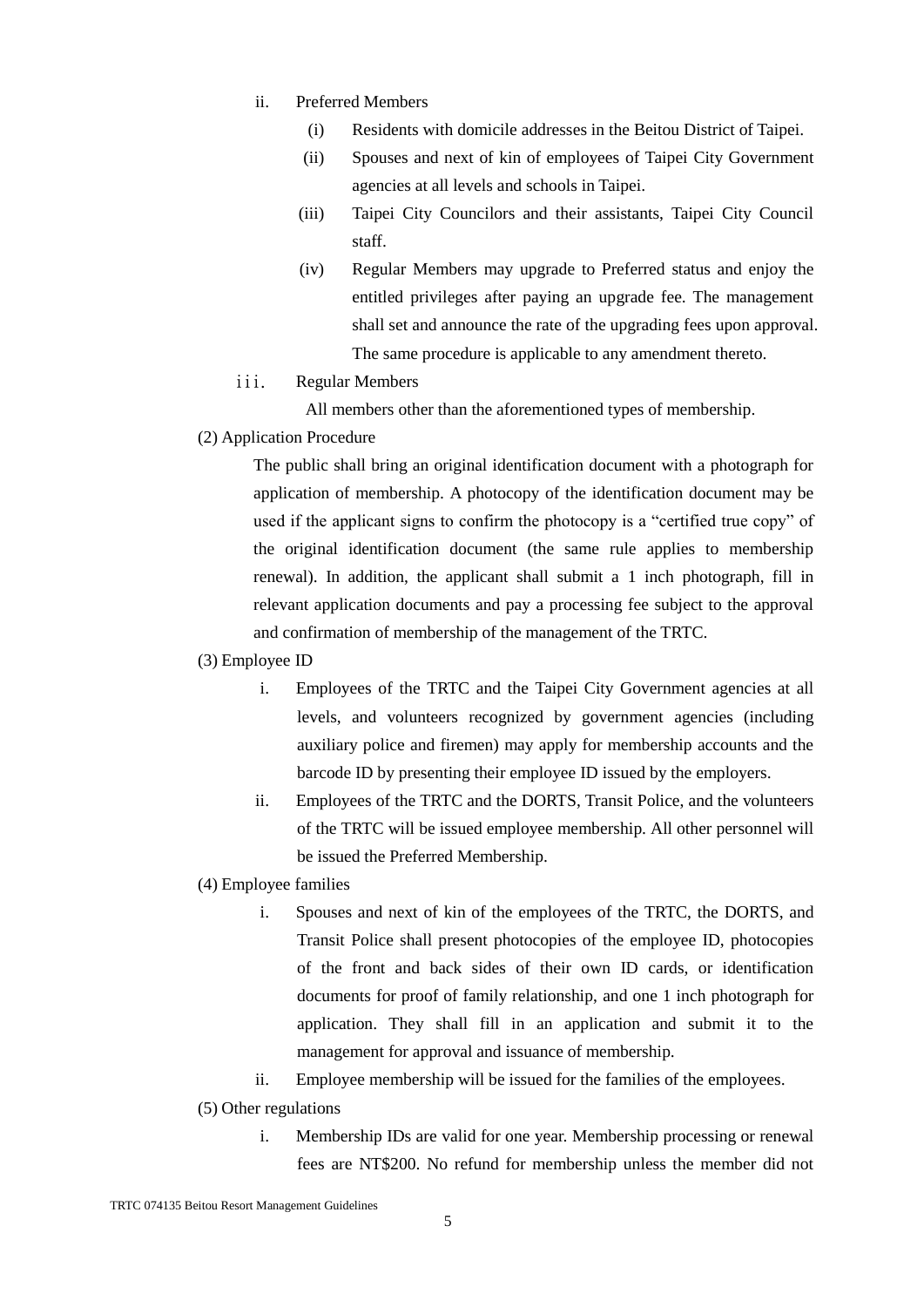buy any tickets for using the facilities and equipment, or for reasons attributable to the TRTC.

- ii. Employee family membership is valid for two years and renewal of new membership is free of charge. Missing membership IDs may be replaced on application.
- iii. Members who forgot to bring their membership IDs to enter the facilities may confirm their registrations with the management to confirm the validity of their membership and purchase tickets directly upon confirmation.
- iv. Membership IDs can be renewed to replace missing or damaged membership IDs or for early renewal of IDs upon the confirmation of ID validity by the management. The validity of the new membership ID shall be one year following the expiration date of the original membership ID.
- 10. The regulations governing the use of facilities of the Recreation Center
	- (1) A door price shall be charged for using the swimming pool and the children's playground for each use. The opening hours shall be confirmed and announced by the management. The same procedure shall apply to any amendments thereto. The use of the basketball court, badminton court, squash court, table tennis court, pool table and gym shall be charged hourly. Any duration of less than one hour shall be charge for one hour.
	- (2) Members shall present their own membership IDs and the invoice for reserving the facilities for inspection at the reception desk before using the facilities. Another form of ID should be presented for registration for borrowing balls and equipment.
	- (3) The day pass for the Recreation Center is valid for the specified date only. Members using day passes can use the gym, swimming pool, and children's playground with no time limit.
	- (4) Any person who enters the swimming pool in the company of members shall pay a fee as stated in the "Fee Rate Table" announced by the TRTC, whether such person uses the facilities or not.
	- (5) Groups reserving the swimming pool beyond regular opening hours must employ at least two qualified lifeguards when using the facilities who must present their original lifeguard certificates to the management for inspection before entering the facilities. The use of the swimming pool without the presence of qualified lifeguards or with lifeguards who fail to produce their lifeguard certificates are strictly prohibited.

## III. Training Room

- 11. Opening hours
	- (1) Mornings: 8:00 am 12:00 pm.
	- (2) Afternoons: 1:30 pm 5:30 pm.
	- (3) Evenings: 6:00 pm 10:00 pm.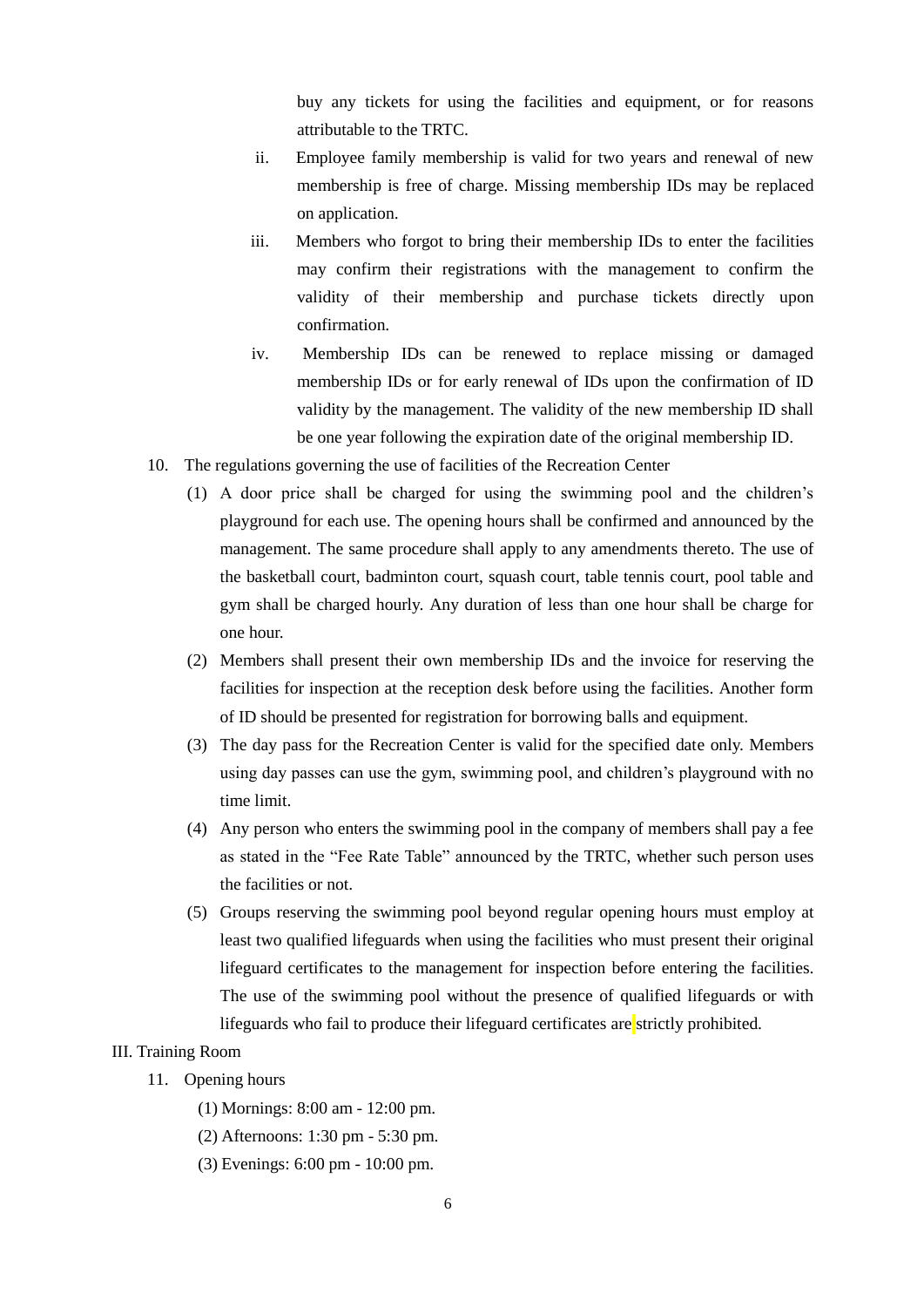- 12. Regulations governing the decoration of the site and late return of the facilities
	- (1) The management does not provide any decoration services (including setting the tables and chairs). Users must arrange the tables and chairs by themselves within no more than 30 minutes.
	- (2) Users shall return the facilities in due time (including returning the facilities to original condition) and shall terminate use and return the facilities to the management immediately upon notice. Users failing to respond to the management's notice will lose their right to reserve the facilities for one year as penalty by the TRTC.
	- (3) Users may request extra time to decorate the site, rehearse or extend usage time of the facilities by applying with the management in advance with additional payment corresponding to the extension time (charged by the hour. Usage under one hour shall be charged as one hour. Time exceeding one hour shall be billed according to the hourly rate).
- IV. Trainee Dormitories
	- 13. Dormitories are available to the following persons
		- (1) Persons attending training, conferences or seminars held in the resort.
		- (2) Group visits to the TRTC for business or exchange purposes, as well as contractors of the TRTC.
		- (3) Taipei City Government and TRTC employees and their families, and volunteers of the TRTC and their families. Relevant IDs shall be presented for registration.
		- (4) Any other parties approved by the management.
	- 14. Dormitory guests should check in after 3:00 pm on the day of arrival and check out by 11:00 am on the day of departure. Guests who do not check out within one hour after the deadline served in the management notification will be charged for one extra day. Guests should keep their key cards safe. NT\$100 will be charged to replace lost cards.
	- 15. Dormitory guests may use the swimming pool, the gym, and children's playground free of charge during opening hours by presenting their key cards at the reception desk.
- V. Interactive Emergency Evacuation Exhibition Center
	- 16. Users shall pay applicable fees as required. Two teachers or parents may be admitted free of charge as leaders of public or private school trips (including kindergartens). The leader of a group of more than 30 people is also admitted free of charge under the group ticket. Only one of the above is available at one time.
	- 17. Group applicants shall present their IDs on the day of visit and confirm the identity and number of group members. All tours of the Beitou Depot are led by the TRTC. One teacher must be available for every 10 pupils under the age of 12 (below elementary school level).
	- 18. The tour
		- (1) From Tuesday to Saturday, one tour guide is assigned to each approved group of up to 30 visitors. Groups of less than 30 visitors may be combined with other groups depending on the occupancy of the site at the time of visiting.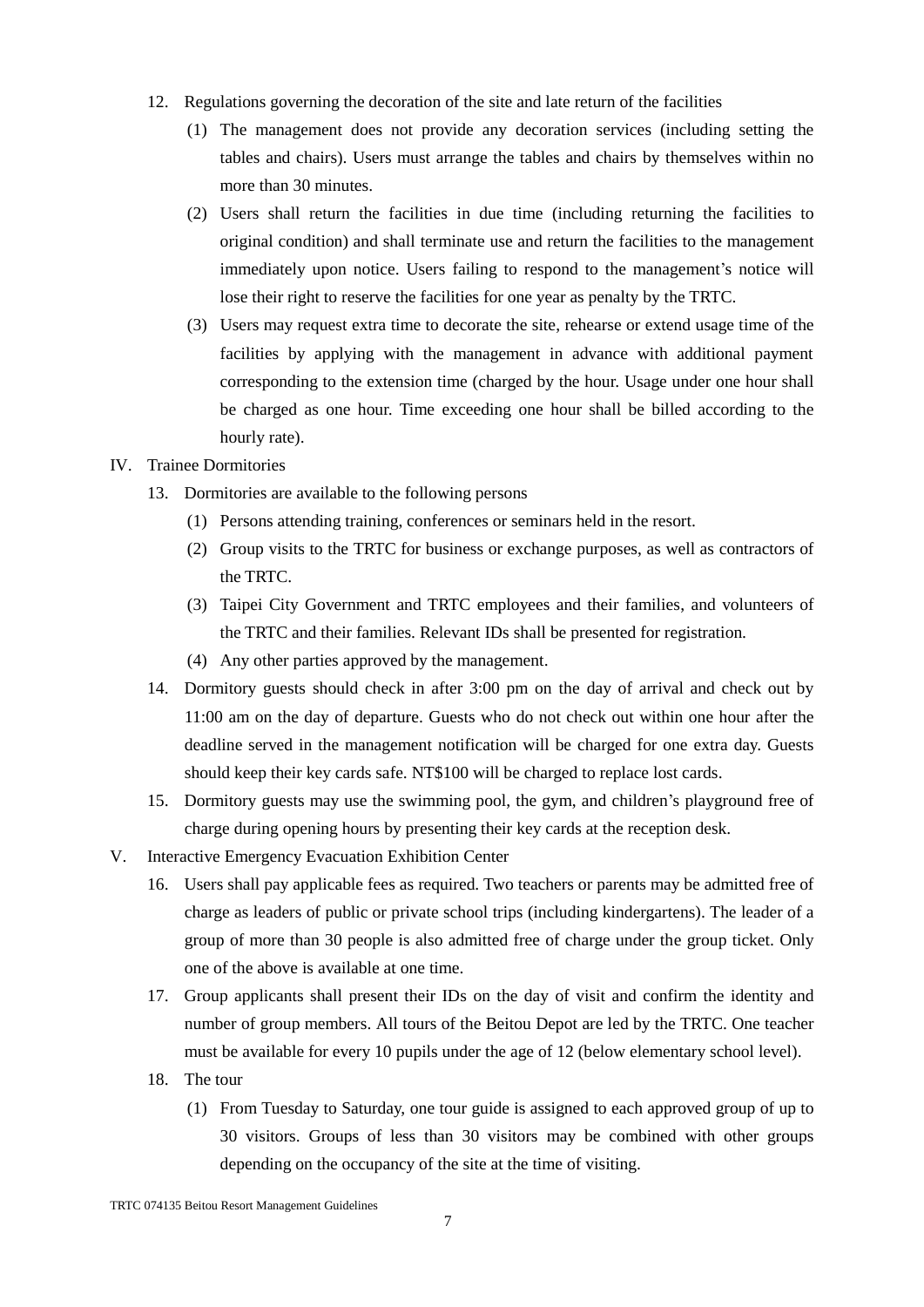- (2) On Saturdays, individual visitors may visit the facilities and join regular guided tours of the highlights at preset hours.
- (3) All tours are in Mandarin Chinese. Groups should provide their own interpreters if other languages are required.
- VI. Entrance code and parking rules
	- 19. Users of the facilities shall duly observe the entrance code enforced by the TRTC's Beitou Depot and its management. No entrance is granted to any area without the permission of the resort management.
		- (1) Members of the Beitou Resort are admitted to the Beitou Depot upon presentation of valid membership IDs to the security guards for confirmation.
		- (2) Groups reserving the facilities of the Beitou Resort for training purposes shall provide a list of participants to the management three days before the day of use. The management of the resort shall refer the list to the security guards at the depot entrance and Fuxinggang Station. The participants shall present their IDs for confirmation for admittance to the facilities. Registrations for visitor passes are not required.
		- (3) Persons not on the participant trainee list and who are not members as stated under item IX, need to register for a visitor pass to be admitted to the Beitou Depot.
	- 20. Parking Rules
		- (1) Drivers of motor vehicles shall register at the entrance of the depot for a temporary entry permit with the submission of a photo-ID, and shall place the temporary permit on the dashboard of their vehicle for identification. Motor cyclists shall present their membership ID for confirmation to the security guards at the entrance of the depot for admittance.
		- (2) Groups and members using the facilities shall park their motor vehicles at designated parking areas or lots. No parking service is available if the parking lot is full.
		- (3) Parking is charged at a flat rate. Physically and mentally impaired visitors are admitted free of charge with the presentation of valid certification documents. Such documents shall be place on the dashboard of the vehicles for identification.
		- (4) Groups reserving the ball game facilities for long term use shall fill in the "Beitou Resort Parking Permit Application Form", provide the required documents, and pay a fee to the management of the resort for issuing a parking permit. The permit shall be placed on the dashboard for identification. The parking permit is issued only for the vehicle registered for parking and is not transferable and may not be used without authorization, modified or counterfeited, or the parking right will be revoked permanently and the parties involved shall be liable for all legal consequences.
		- (5) All drivers shall observe the speed limit inside the resort and follow the road signs. Entry of restricted areas or parking lots, parking outside designated areas, occupation of disabled parking without permit and overnight parking (not applicable to persons